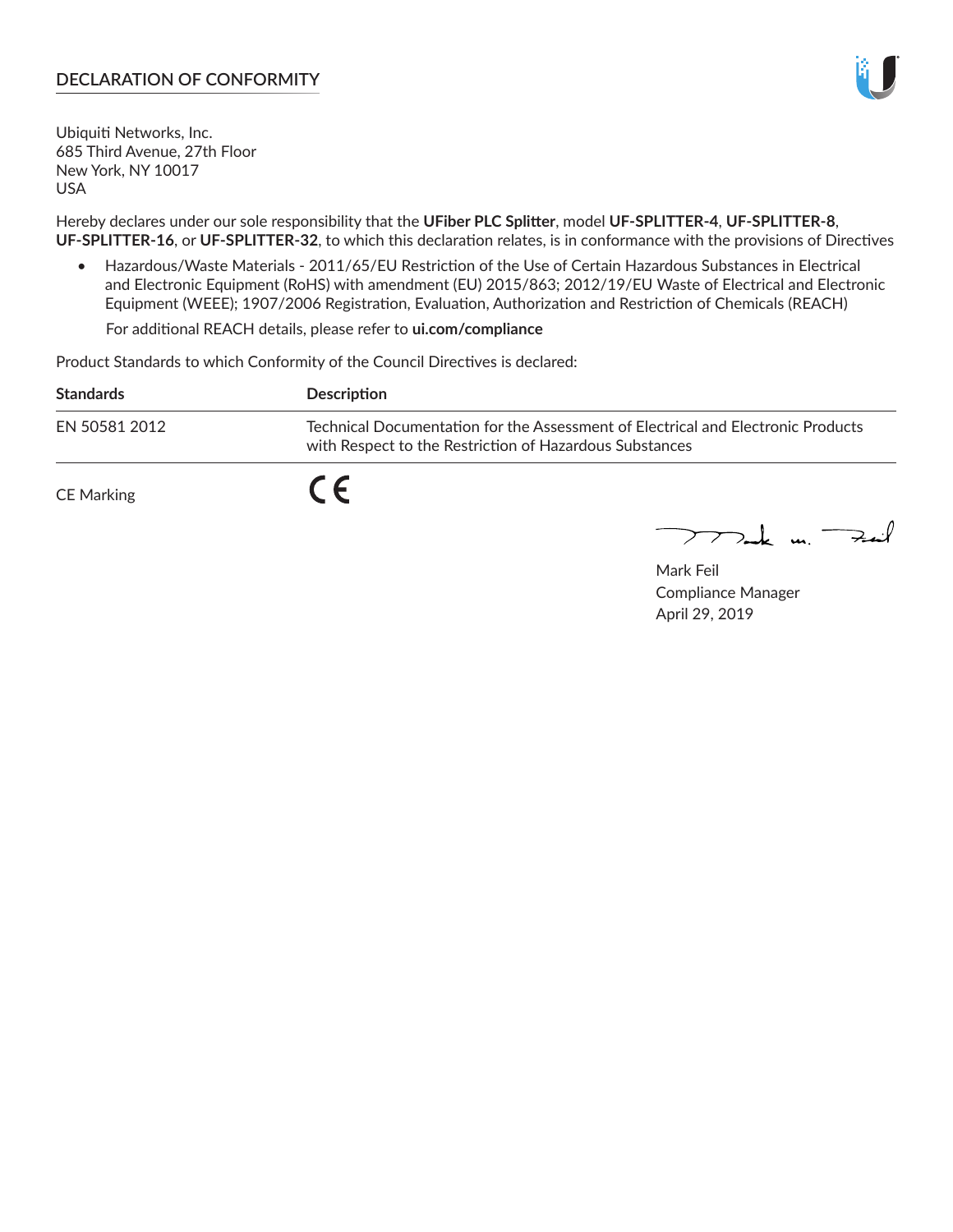# **DECLARATION OF CONFORMITY**



## **български** [Bulgarian]

С настоящото Ubiquiti декларира, че това устройство UF‑SPLITTER‑4/UF‑SPLITTER‑8/UF‑SPLITTER‑16/ UF‑SPLITTER‑32 е в съответствие със съществените изисквания и други приложими разпоредби на Директиви 2014/30/ЕС, 2014/35/ЕС.

## **Hrvatski** [Croatian]

Ubiquiti ovim putem izjavljuje da je ovaj uređaj UF-SPLITTER-4/UF-SPLITTER-8/UF-SPLITTER-16/UF-SPLITTER-32 sukladan osnovnim zahtjevima i ostalim bitnim odredbama Direktiva 2014/30/EU, 2014/35/EU.

# **Čeština** [Czech]

Ubiquiti tímto prohlašuje, že toto UF-SPLITTER-4/UF-SPLITTER-8/UF-SPLITTER-16/UF-SPLITTER-32 zařízení, je ve shodě se základními požadavky a dalšími příslušnými ustanoveními směrnic 2014/30/EU, 2014/35/EU.

# **Dansk** [Danish]

Hermed, Ubiquiti, erklærer at denne UF-SPLITTER-4/UF-SPLITTER-8/UF-SPLITTER-16/UF-SPLITTER-32 enhed, er i overensstemmelse med de væsentlige krav og øvrige relevante krav i direktiver 2014/30/EU, 2014/35/EU.

# **Nederlands** [Dutch]

Hierbij verklaart Ubiquiti, dat deze UF-SPLITTER-4/UF-SPLITTER-8/UF-SPLITTER-16/UF-SPLITTER-32 apparaat, in overeenstemming is met de essentiële eisen en de andere relevante bepalingen van richtlijnen 2014/30/EU, 2014/35/EU.

## **English**

Hereby, Ubiquiti, declares that this UF-SPLITTER-4/UF-SPLITTER-8/UF-SPLITTER-16/UF-SPLITTER-32 device, is in compliance with the essential requirements and other relevant provisions of Directives 2014/30/EU, 2014/35/EU.

## **Eesti keel** [Estonian]

Käesolevaga Ubiquiti kinnitab, et antud UF-SPLITTER-4/UF-SPLITTER-8/UF-SPLITTER-16/UF-SPLITTER-32 seade, on vastavus olulistele nõuetele ja teistele asjakohastele sätetele direktiivide 2014/30/EL, 2014/35/EL.

### **Suomi** [Finnish]

Täten Ubiquiti vakuuttaa, että tämä UF-SPLITTER-4/UF-SPLITTER-8/UF-SPLITTER-16/UF-SPLITTER-32 laite, on yhdenmukainen olennaisten vaatimusten ja muiden sitä koskevien direktiivien 2014/30/EU, 2014/35/EU.

### **Français** [French]

Par la présente Ubiquiti déclare que l'appareil UF-SPLITTER-4/UF-SPLITTER-8/UF-SPLITTER-16/UF-SPLITTER-32, est conforme aux exigences essentielles et aux autres dispositions pertinentes des directives 2014/30/UE, 2014/35/UE.

### **Deutsch** [German]

Hiermit erklärt Ubiquiti, dass sich dieses UF-SPLITTER-4/UF-SPLITTER-8/UF-SPLITTER-16/UF-SPLITTER-32 Gerät, in Übereinstimmung mit den grundlegenden Anforderungen und den anderen relevanten Vorschriften der Richtlinien 2014/30/EU, 2014/35/EU befindet.

# **Ελληνικά** [Greek]

Δια του παρόντος, Ubiquiti, δηλώνει ότι αυτή η συσκευή UF‑SPLITTER‑4/UF‑SPLITTER‑8/UF‑SPLITTER‑16/ UF‑SPLITTER‑32, είναι σε συμμόρφωση με τις βασικές απαιτήσεις και τις λοιπές σχετικές διατάξεις των οδηγιών 2014/30/EE, 2014/35/EE.

# **Magyar** [Hungarian]

Ezennel Ubiquiti kijelenti, hogy ez a UF-SPLITTER-4/UF-SPLITTER-8/UF-SPLITTER-16/UF-SPLITTER-32 készülék megfelel az alapvető követelményeknek és más vonatkozó 2014/30/EU, 2014/35/EU irányelvek rendelkezéseit.

# **Íslenska** [Icelandic]

Hér, Ubiquiti, því yfir að þetta UF-SPLITTER-4/UF-SPLITTER-8/UF-SPLITTER-16/UF-SPLITTER-32 tæki er í samræmi við grunnkröfur og önnur viðeigandi ákvæði tilskipana 2014/30/ESB, 2014/35/ESB.